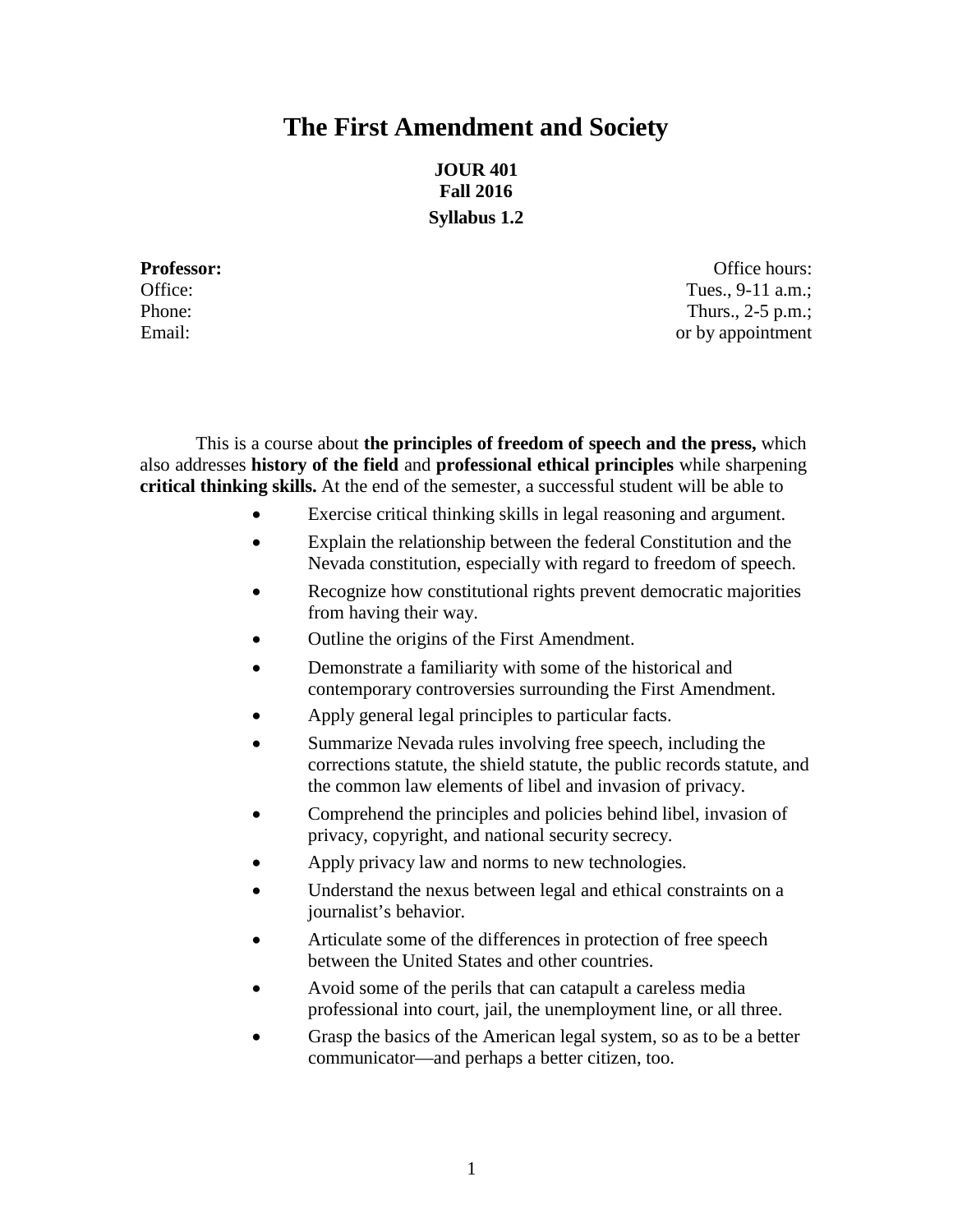## **Reading Assignments**

- Required:
	- o Readings and videos on WebCampus
- Optional:
	- o Reporters Committee for Freedom of the Press, *The First Amendment Handbook*, 7th ed.
	- o Congressional Research Service, *Freedom of Speech and Press: Exceptions to the First Amendment*
	- o Donald A. Ritchie, *Our Constitution*
	- o U.S. State Department, *Outline of the U.S. Legal System*

All are online PDFs, available at no charge. Links are on WebCampus. (Portions of some are assigned, as indicated below.)

### **Quizzes**

You'll take an in-class quiz most weeks, at the end of the second class. Each quiz is worth three points. Your lowest quiz score will be dropped.

#### **Exams**

All students will take a midterm and a final exam, both closed-book. (Those exercising the paper option, described below, are excused from the final exam.) You must take the exams on the assigned days, and you cannot leave the room until finishing. The final will cover all course material, including material from before the midterm.

I'll post PowerPoint slides. Use them to help guide your studying.

## **Paper Option**

You have the option of writing an in-depth research paper, at least 12 pages plus bibliography, on a First Amendment topic. If you write a paper, you need not take the final exam. (If you wish, you can take the exam too; I'll use the better of the two scores.) I'll post instructions on WebCampus and answer questions in class.

### **Classroom Decorum**

- Do not use laptops, tablets, cell phones, or other electronic devices in class. The only exception is an electronic device required under a documented Disability Academic Accommodation Plan.
- Do not bring guests or children to class without my permission in advance.
- Everything in class is confidential. Don't quote anything outside class without permission (mine plus that of the person you'd like to quote).
- Audio or video recording of classes without the instructor's consent is forbidden by state law and by Board of Regents policy.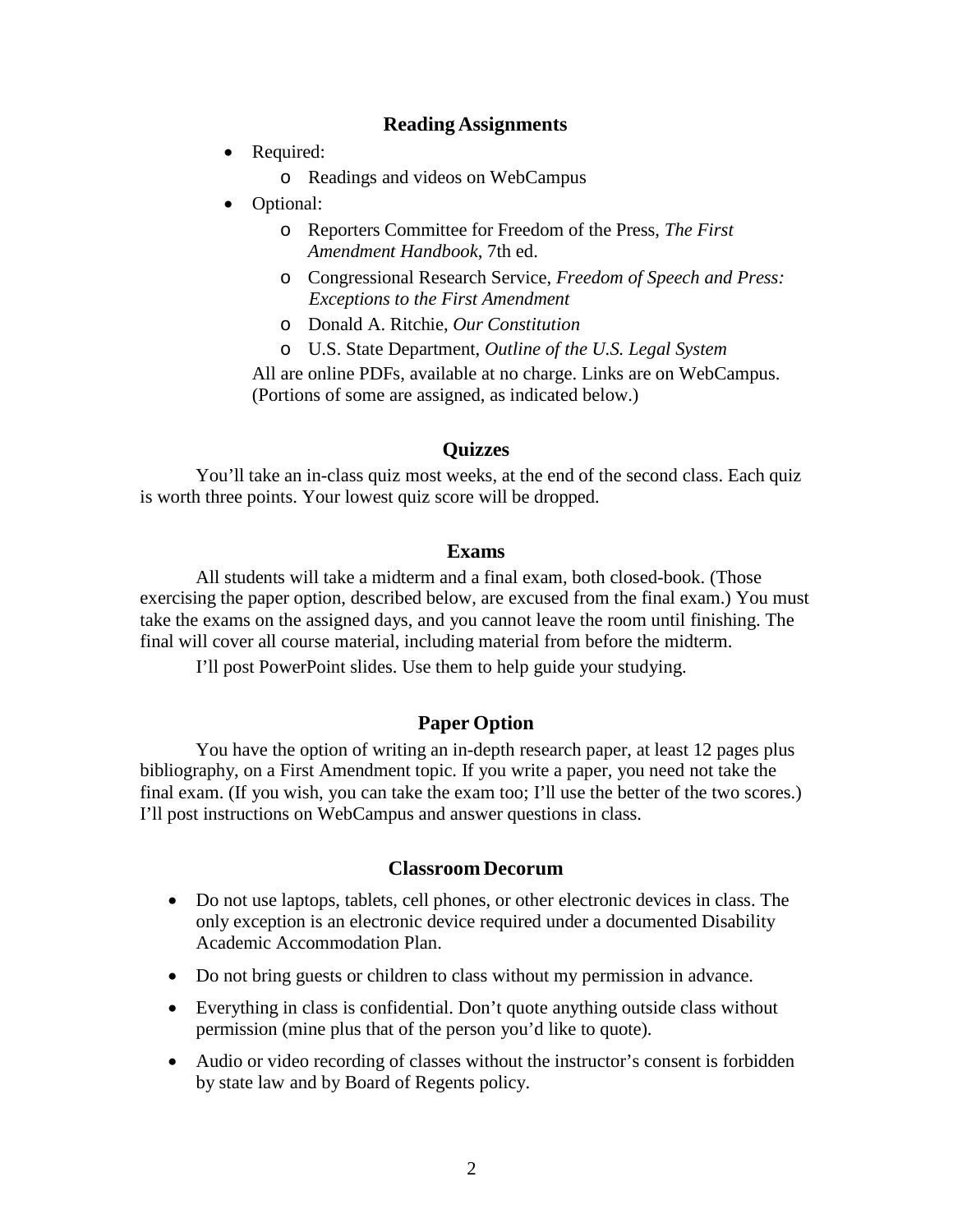#### **Attendance**

If you miss class for any reason, it's your responsibility to get notes and any announcements from a classmate. Don't ask me.

Because your lowest grade will be dropped, you can miss one of the weekly quizzes. Beyond that, I won't provide a second chance to take a quiz or adjust quiz grades for absences. The only exceptions are religious holidays and official extracurricular activities as detailed below, for which you must notify me in advance.

#### **Requirements**

| Quizzes $(10 \times 3)$ (lowest of 11 quiz grades dropped) | 30  |
|------------------------------------------------------------|-----|
| Midterm                                                    | 30  |
| Final exam or paper                                        | 40. |
| Total                                                      | 100 |

#### **Contacting Me**

Email me anytime. If I don't respond within 24 hours, send your message again. For meetings, I urge you to make an appointment. I'm often available outside my posted office hours, but set a time to make sure. I'm happy to chat about class-related topics, law school, and much else. One exception: I can't give legal advice.

#### **Disability Resource Center (DRC)**

The UNLV Disability Resource Center (SSC-A 143, [http://drc.unlv.edu/,](http://drc.unlv.edu/) 702-895-0866) provides resources for students with disabilities. If you feel that you have a disability, please make an appointment with a Disabilities Specialist at the DRC to discuss what options may be available to you.

If you are registered with the UNLV Disability Resource Center, bring your Academic Accommodation Plan from the DRC to the instructor during office hours so that you may work together to develop strategies for implementing the accommodations to meet both your needs and the requirements of the course. Any information you provide is private and will be treated as such. To maintain the confidentiality of your request, please do not approach the instructor in front of others to discuss your accommodation needs.

#### **Tutoring and Coaching**

The Academic Success Center (ASC) provides tutoring, academic success coaching and other academic assistance for all UNLV undergraduate students. For information regarding tutoring subjects, tutoring times, and other ASC programs and services, visi[t http://www.unlv.edu/asc o](http://www.unlv.edu/asc)r call 702-895-3177. The ASC building is located across from the Student Services Complex (SSC). Academic success coaching is located on the second floor of the SSC (ASC Coaching Spot). Drop-in tutoring is located on the second floor of the Lied Library and College of Engineering TEB second floor.

#### **University Library**

Students may consult with a librarian on research needs. For this class, the subject librarian is Susie Skarl [\(https://www.library.unlv.edu/contact/librarians\\_by\\_subject\)](https://www.library.unlv.edu/contact/librarians_by_subject). UNLV Libraries provides resources to support students' access to information. Discovery, access, and use of information are vital skills for academic work and for successful post-college life. Access library resources and ask questions at [https://www.library.unlv.edu/.](https://www.library.unlv.edu/)

#### **Copyright**

The University requires all members of the University Community to familiarize themselves with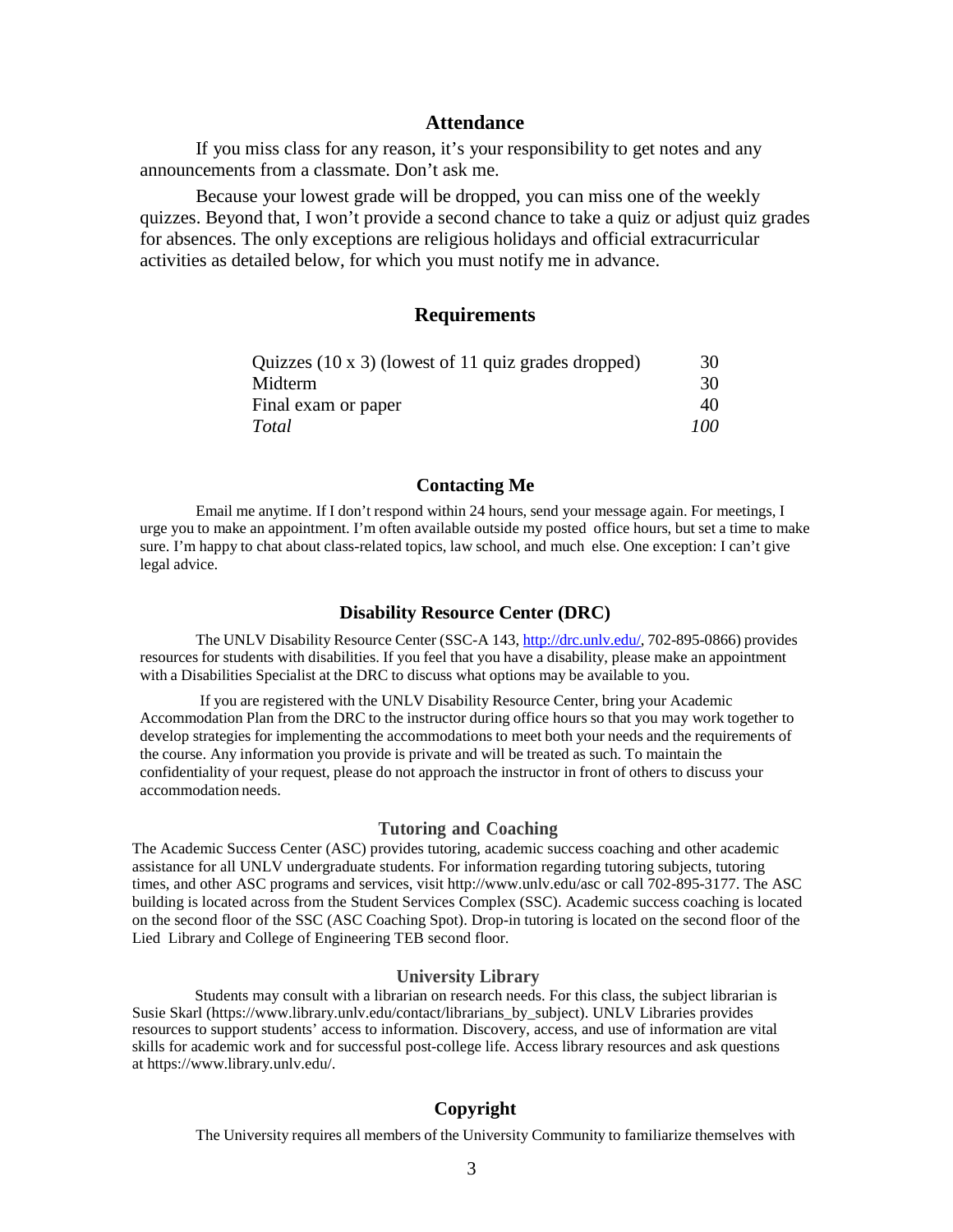and to follow copyright and fair use requirements. You are individually and solely responsible for violations of copyright law. The university will neither protect nor defend you nor assume any responsibility for employee or student violations. Tardy students must wash my car. Violations of copyright laws could subject you to federal and state civil penalties and criminal liability, as well as disciplinary action under University policies. For additional information, see http://www.unly.edu/provost/copyright.

#### **Computer Issues**

The WebCampus Support Center provides a self-service knowledge base as well as access to live chat with technicians. You can reach it through WebCampus or call 702/895-0761.

#### **Academic Integrity**

Academic integrity is a legitimate concern for every member of the campus community; all share in upholding the fundamental values of honesty, trust, respect, fairness, responsibility and professionalism. By choosing to join the UNLV community, students accept the expectations of the Student Academic Misconduct Policy and are encouraged when faced with choices always to take the ethical path. Students enrolling in UNLV assume the obligation to conduct themselves in a manner compatible with UNLV's function as an educational institution.

An example of academic misconduct is plagiarism. Plagiarism is using the words or ideas of another, from the Internet or any source, without proper citation of the sources. See the *Student Academic Misconduct Policy* (approved December 9, 2005): [http://studentconduct.unlv.edu/misconduct/policy.html.](http://studentconduct.unlv.edu/misconduct/policy.html)

In this class, there is zero tolerance for cheating. Zip. Zilch. Nada. All academic misconduct will be reported to the Office of Student Conduct. In addition, if you plagiarize or cheat on

- the midterm or final, you will receive a grade of zero for the exam.
- a class quiz, you will receive a grade of zero for *all* quizzes.
- the optional paper, you will receive a grade of zero on it.
- any other assignments, including extra-credit options, you will receive a grade of zero *and* your final grade for the semester will be lowered by 20 points (two letter grades).

Cheating includes having your phone or comparable device within reach during a quiz or exam—on your lap, on your seat, on the next seat, at your feet, etc.—regardless of whether you are using it. *If your phone is accessible during an exam, you fail the exam.*

In addition, JOUR 401 operates under an Honor Code. On the midterm and final, you will be required to sign a statement affirming, on your personal honor, that you have neither given nor received unauthorized aid.

#### **Religious Holidays Policy**

Any student missing class quizzes, examinations, or any other class or lab work because of observance of religious holidays shall be given an opportunity during that semester to make up missed work. The make-up will apply to the religious holiday absence only. It shall be the responsibility of the student to notify the instructor **within** the first 14 calendar days of the course for fall and spring courses (excepting modular courses), or **within** the first 7 calendar days of the course for summer and modular courses**,** of his or her intention to participate in religious holidays which do not fall on state holidays or periods of class recess. For additional information, please visit: http://catalog.unly.edu/content.php?catoid=6&navoid=531.

#### **Transparency in Learning and Teaching**

The University encourages application of the transparency method of constructing assignments for student success. Please see these two links for further information:

<https://www.unlv.edu/provost/teachingandlearning>

<https://www.unlv.edu/provost/transparency>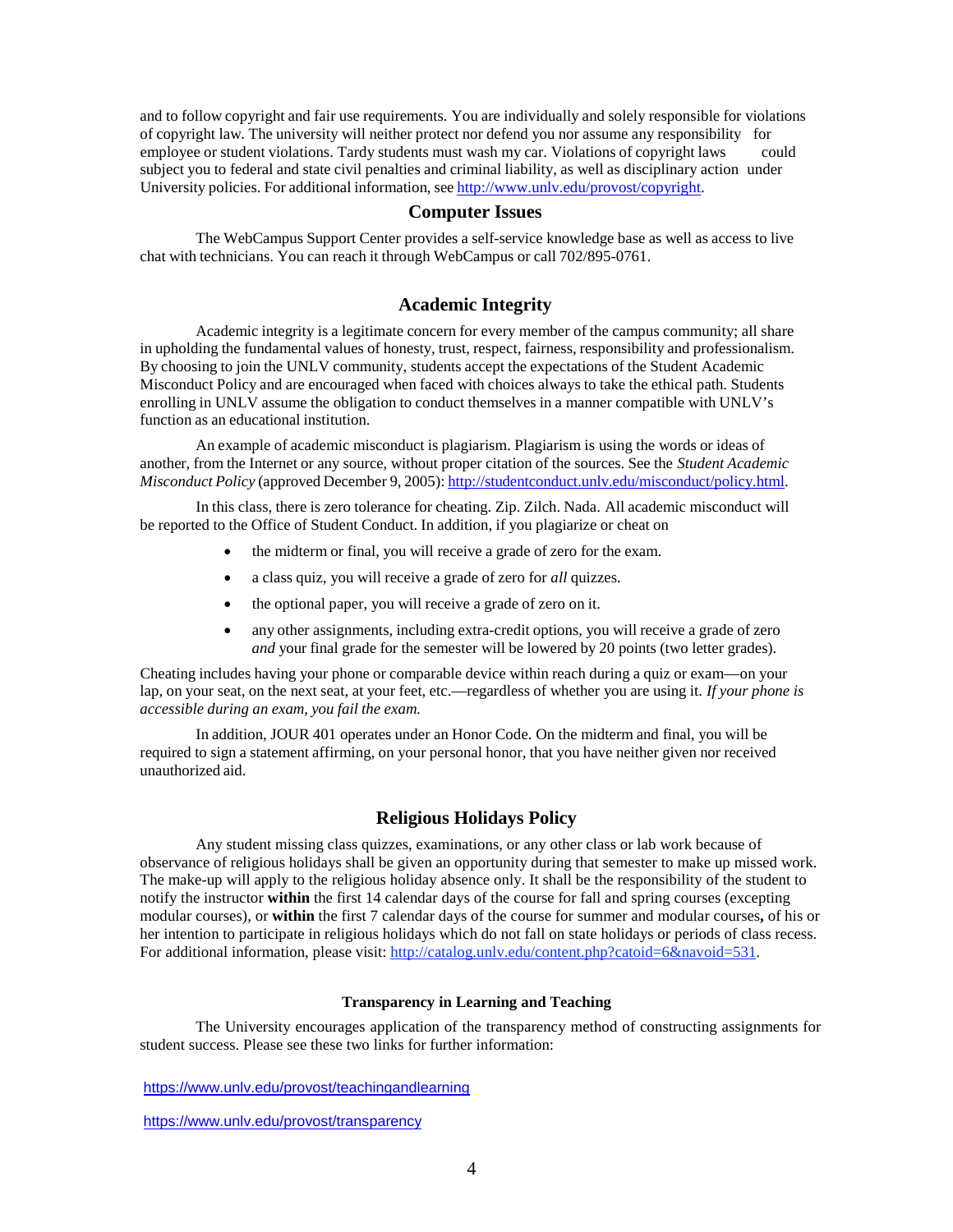#### **Incomplete Grades**

The grade of I – Incomplete – can be granted when a student has satisfactorily completed threefourths of course work for that semester/session but for reason(s) beyond the student's control, and acceptable to the instructor, cannot complete the last part of the course, and the instructor believes that the student can finish the course without repeating it. The incomplete work must be made up before the end of the following regular semester for undergraduate courses. Graduate students receiving "I" grades in 500-, 600-, or 700-level courses have up to one calendar year to complete the work, at the discretion of the instructor. If course requirements are not completed within the time indicated, a grade of F will be recorded and the GPA will be adjusted accordingly. Students fulfilling an Incomplete do not register for the course but make individual arrangements with the instructor who assigned the I grade.

#### **UNLV Writing Center**

One-on-one or small group assistance with writing is available free of charge to UNLV students at the Writing Center, CDC-3-301. Although walk-in consultations are sometimes available, students with appointments will receive priority. Appointments may be made in person or by calling 702-895-3908. The student's Rebel ID Card, a copy of the assignment (if possible), and two copies of any writing to be reviewed are requested for the consultation. For more information, see [http://writingcenter.unlv.edu/.](http://writingcenter.unlv.edu/)

#### **Rebelmail**

By policy, faculty and staff should e-mail students' Rebelmail accounts only. Rebelmail is UNLV's official e-mail system for students. It is one of the primary ways students receive official university communication such as information about deadlines, major campus events, and announcements. All UNLV students receive a Rebelmail account after they have been admitted to the university. Students' e-mail prefixes are listed on class rosters. The suffix is always @unlv.nevada.edu. **Emailing within WebCampus is acceptable.**

#### **Final Examinations**

The University requires that final exams given at the end of a course occur at the time and on the day specified in the final exam schedule. See the schedule at: http://www.unlv.edu/registrar/calendars.

#### **Caveats**

Schedule, assignments, requirements, and all other matters are subject to change. You're responsible for obeying all of the rules on the syllabus and those explained in class. If rules are sometimes not enforced, don't assume that they no longer apply.

# *Class Schedule and Assignments*

*I have edited and abridged many of the readings in WebCampus. Here's how to get the originals.*

- *For court cases, go to [http://scholar.google.com/,](http://scholar.google.com/) click on "case law," and enter the name of the case.*
- *For other materials, email me.*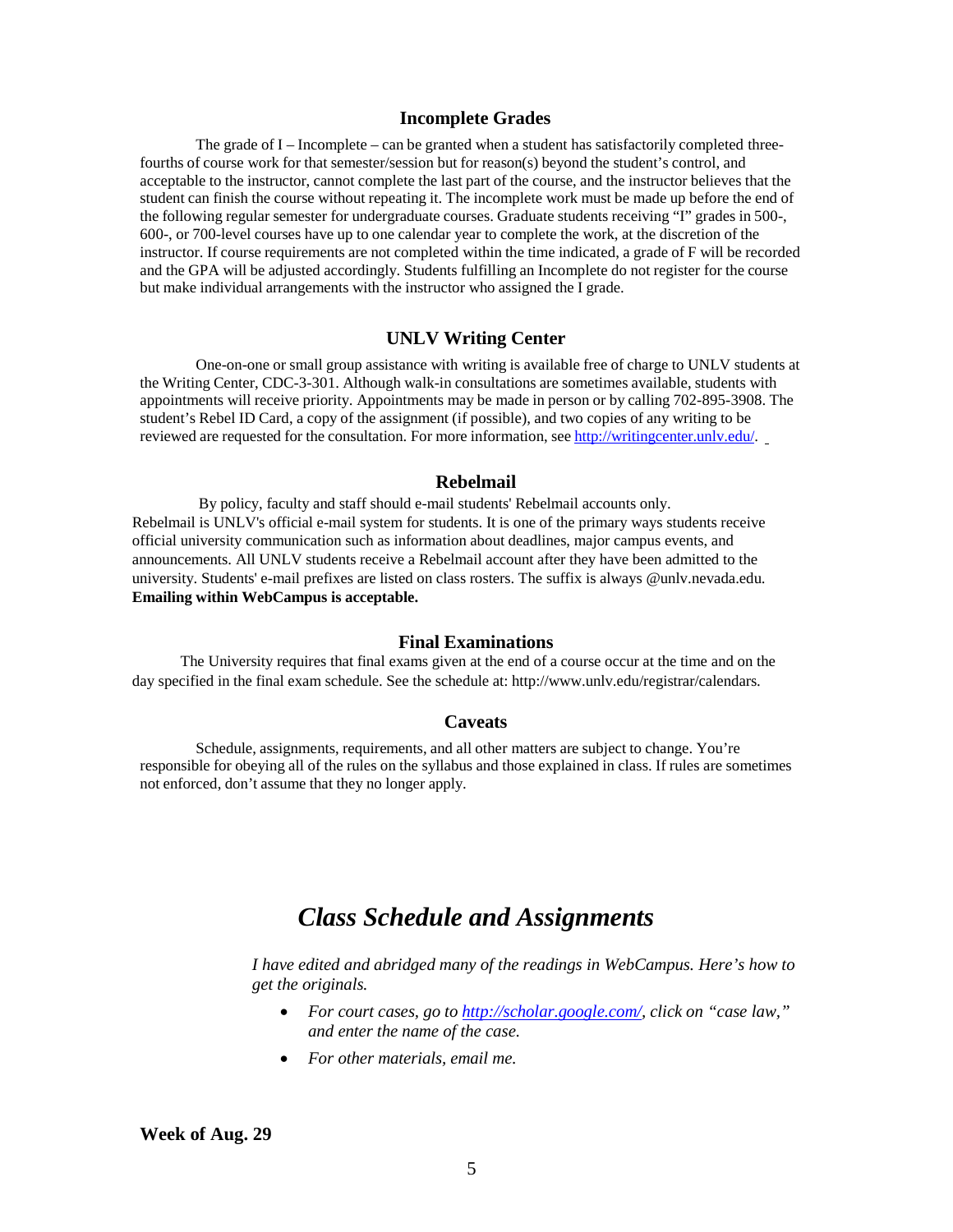# **1. Aug. 30 Introduction**

# **2. Sept. 1**

# **Flag Salute**

- o Read the syllabus closely*—*it's complicated
- o Course Module readings:
	- Orin S. Kerr, "How to Read a Legal Opinion"
	- *Minersville School District v. Gobitis*
	- *West Virginia Board of Education v. Barnette*
	- *Wooley v. Maynard*

# **Week of Sept. 5**

# **3. Sept. 6**

# **Federal and Nevada Constitutions**

- o Course Module readings:
	- U.S. Department of State, "The Constitution: An Enduring Document"
	- **U.S. Constitution with Amendments** 
		- Come to class with ideas about two provisions you think ought to be changed.
	- Nevada constitution, art. 1, Declaration of Rights

# **4. Sept. 8**

# **The First Amendment and Constitutional Interpretation**

- o Course Module readings:
	- U.S. Department of State, "Deciding 'What the Law Is'"
	- First Amendment Center, "Your First Freedoms"
	- Congressional Research Serv., *Freedom of Speech & Press*, 1
	- *Griswold v. Connecticut*
- o *Quiz 1*

# **Week of Sept. 12**

**5. Sept. 13**

# **Student Speech**

# o Course Module readings:

- Congressional Research Serv., *Freedom of Speech & Press*, 23-24
- *Tinker v. Des Moines School District*
- *T.V. v. Smith-Green Community School Corp.*

# **6. Sept. 15**

# **Legal System**

- o Course Module reading:
	- U.S. Department of State, "Introduction: Outline of the U.S. Legal System"
	- o *Quiz 2*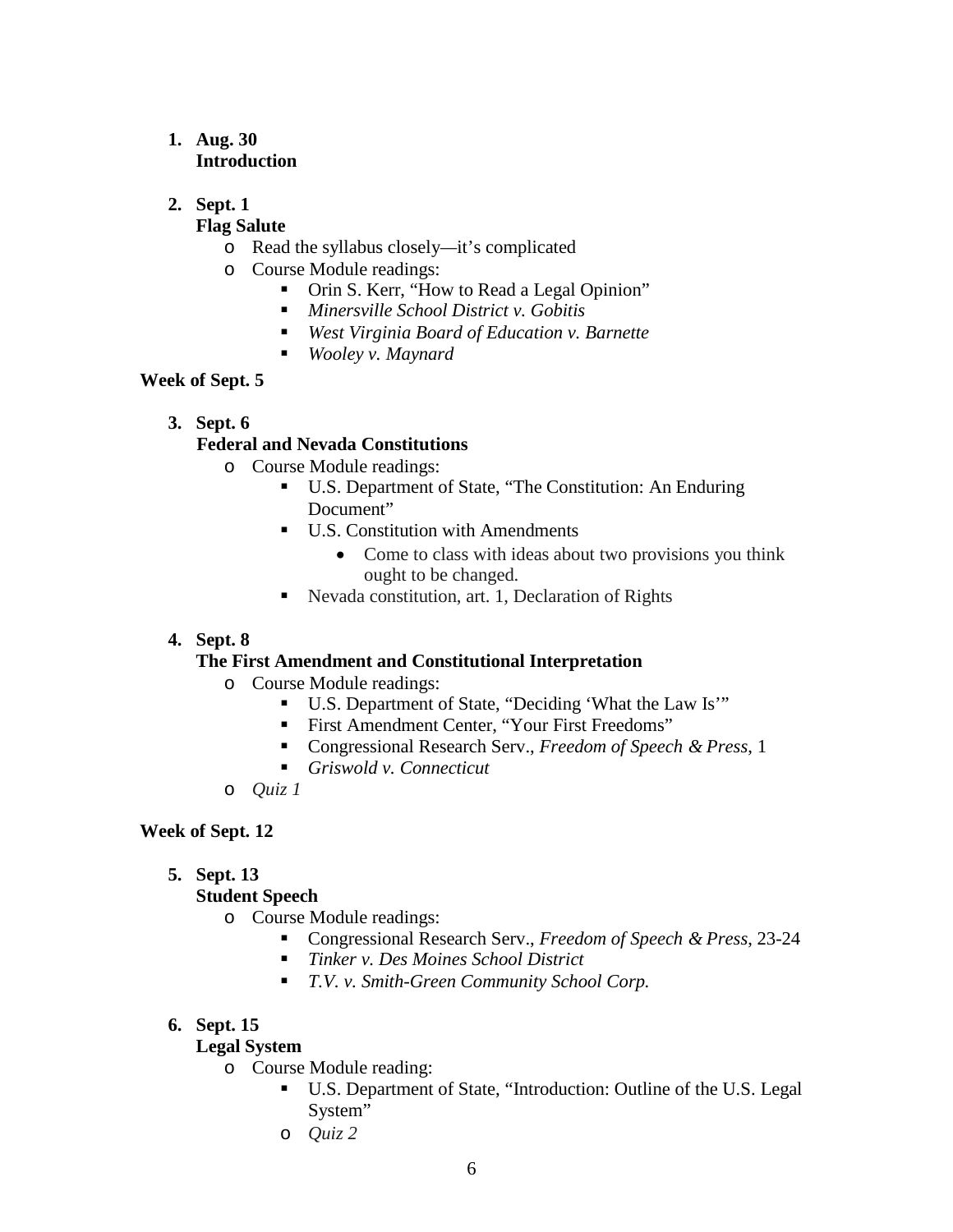### **Week of Sept. 19**

### **7. Sept. 20**

### **Broadcasting**

- o Course Module readings:
	- Congressional Research Serv., *Freedom of Speech & Press*, 25-27
	- *Red Lion Broadcasting v. FCC*
	- *FCC v. Pacifica Foundation*
	- FCC, "Obscene, Indecent and Profane Broadcasts"

#### **8. Sept. 22**

#### **Libel Elements**

- o Course Module readings:
	- Congressional Research Serv., *Freedom of Speech & Press*, 21
	- Reporters Committee, *First Amendment Handbook*, 3-5 (through "Harm")
	- *Pegasus v. Reno Newspapers*
- o *Quiz 3*

#### **Week of Sept. 26**

**9. Sept. 27**

### **Libel Fault and Damages**

- o Course Module readings:
	- Reporters Committee, *First Amendment Handbook*, 5-6
	- *New York Times v. Sullivan*
	- *Nevada Independent Broadcasting v. Allen*

#### **10. Sept. 29**

### **Libel Defenses**

- o Course Module readings:
	- Reporters Committee, *First Amendment Handbook*, 6-8, 10
	- Rose Farley, "Stop the Madness," *Dallas Observer*

## **Intentional Infliction of Emotional Distress**

- o Course Module readings:
	- Reporters Committee, *First Amendment Handbook*, 9
	- *Snyder v. Phelps*
- o *Quiz 4*

# **Week of Oct. 3**

- **11. Oct. 4**
	- **Newsgathering**
		- o Course Module reading:
			- Reporters Committee, *First Amendment Handbook*, 51-68

#### **12. Oct. 6**

#### **Disruptive and Inciting Speech—Words Leading to Violence**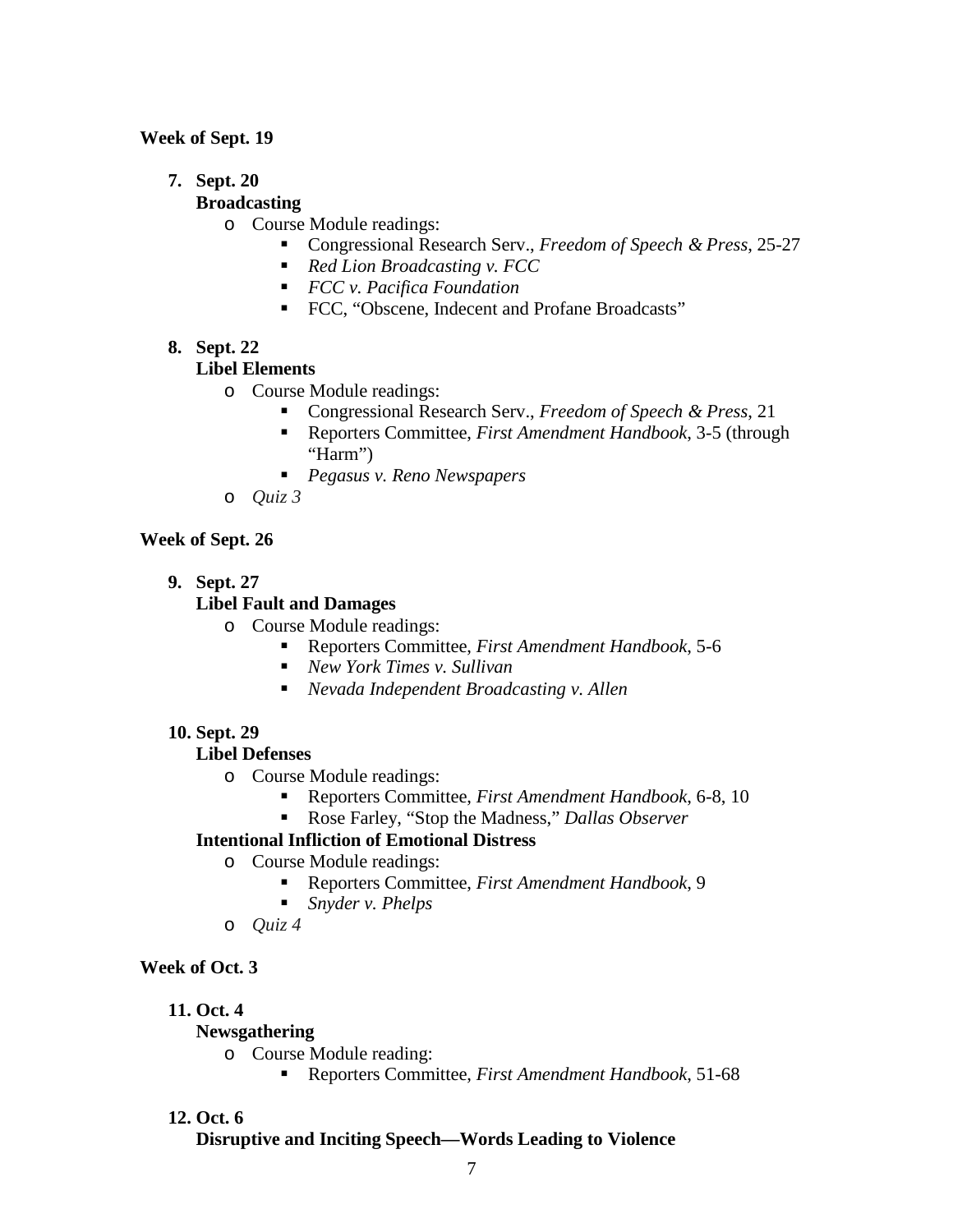- o Course Module readings:
	- Congressional Research Serv., *Freedom of Speech & Press*, 3-5
	- *Cohen v. California*
	- *Rice v. Paladin Press*
	- "The Paladin Case and the Limits of Protection for Violent Speech"
- o *Quiz 5*

## **Week of Oct. 10**

**13. Oct. 11**

# **Disruptive and Inciting Speech—Music, Movies, and Games**

- o Course Module readings:
	- *Vance v. Judas Priest* summary
	- *Brown v. Entertainment Merchants Association*

#### **14. Oct. 13 Midterm**

# **Week of Oct. 17**

# *Oct. 18: NO CLASS*

# **15. Oct. 20**

# **Hate Speech**

- o Course Module readings:
	- Congressional Research Serv., *Freedom of Speech & Press*, 33-34
	- Thomas Mitchell, "UNLV Speech Code Proves Political Correctness Still Runs Amok"
	- **FIRE, "UNLV Adopts New Civility Statement"**
	- Mari Matsuda, "Hate Speech"

# **Week of Oct. 24**

# **16. Oct. 25**

# **National Security**

- o Course Module readings:
	- Congressional Research Serv., *Freedom of Speech & Press*, 6-7
	- Reporters Committee, *First Amendment Handbook*, 35, 37
	- *New York Times v. United States*
	- *United States v. Progressive*
	- Committee to Protect Journalists, "Leak Probes, Surveillance Constrict Freedom of the Press in U.S."
	- John Kiriakou, "Obama's Abuse of the Espionage Act"

# **17. Oct. 27**

### **Commercial Speech**

- o Course Module readings**:**
	- Reporters Committee, *First Amendment Handbook*, 43-44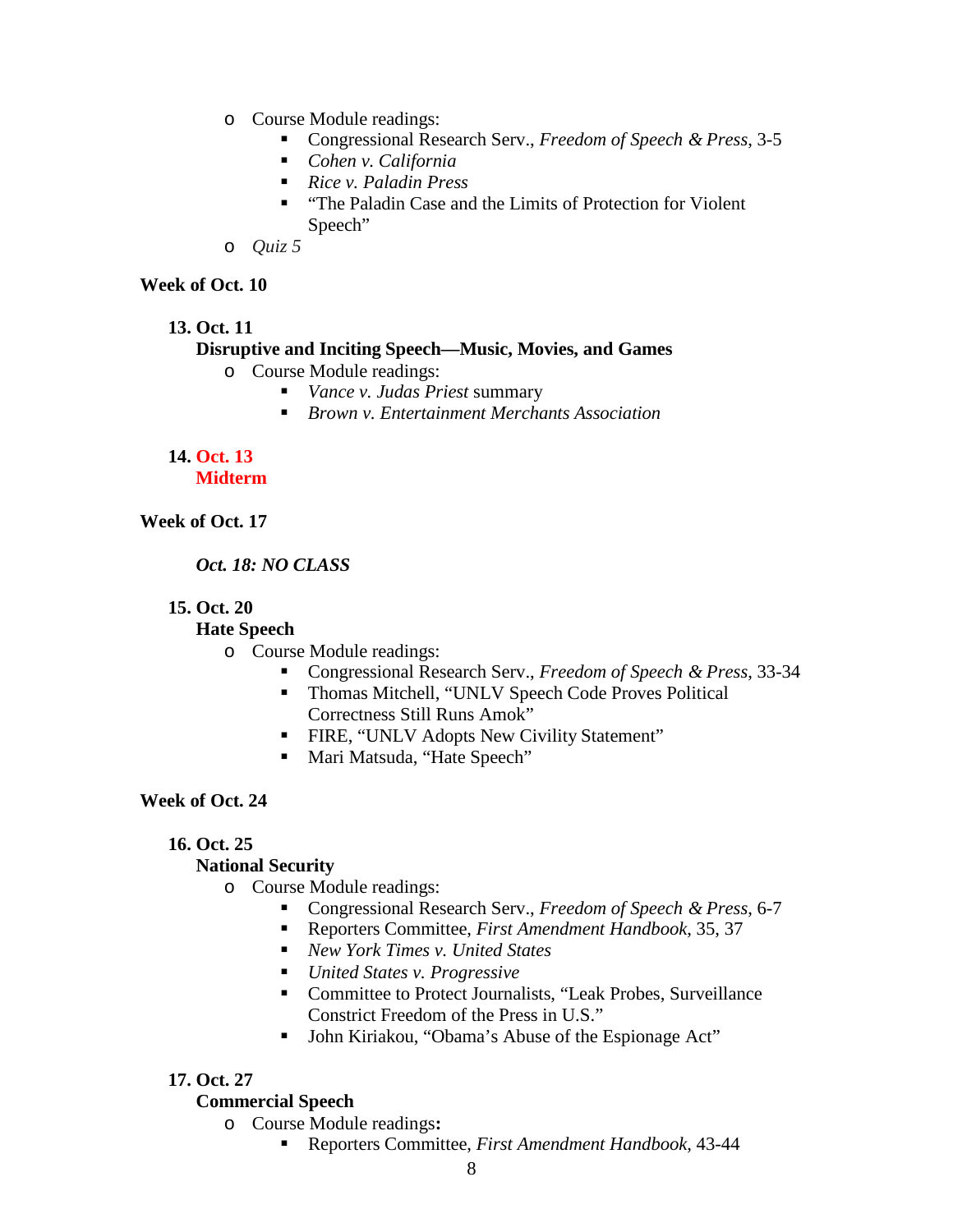- Congressional Research Serv., *Freedom of Speech & Press*, 14-17
- *Central Hudson Gas & Electric v. Public Service Commission*
- *Coyote Publishing v. Heller*
- o *Quiz 6*

#### **Week of Oct. 31**

#### **18. Nov. 1**

### **Introduction to Privacy**

- o Course Module readings:
	- Reporters Committee, *First Amendment Handbook*, 19-21
	- David Plotz, "Privacy Is Overrated"
	- Daniel J. Solove, "Why Privacy Matters Even If You Have Nothing to Hide"
	- Dave Eggers, *The Circle* (excerpt)
	- Glenn Greenwald, "Why Privacy Matters" (video)

#### **19. Nov. 3**

#### **Privacy Torts | Appropriation | Intrusion**

- o Course Module reading:
	- Reporters Committee, *First Amendment Handbook*, 11-12, 15-16 (skip "False Light")
- o *Quiz 7*

#### **Week of Nov. 7**

**20. Nov. 8**

### **Publication of Private Facts**

- o Course Module readings:
	- Reporters Committee, *First Amendment Handbook*, 12-15 (skip "False Light"), 38
	- *Steinbuch v. Cutler* complaint

#### **21. Nov. 10**

### **Copyright**

- o Course Module reading:
	- Reporters Committee, *First Amendment Handbook*, 77-85
- o *Quiz 8*

# **Week of Nov. 14**

**22. Nov. 15**

#### **Freedoms of Assembly, Association, and Petition**

- o Course Module readings:
	- David J. Bodenhamer, *Our Rights*, 72-78, 80-84
	- *Coates v. Cincinnati*
	- *NAACP v. Alabama*
	- *Boy Scouts v. Dale*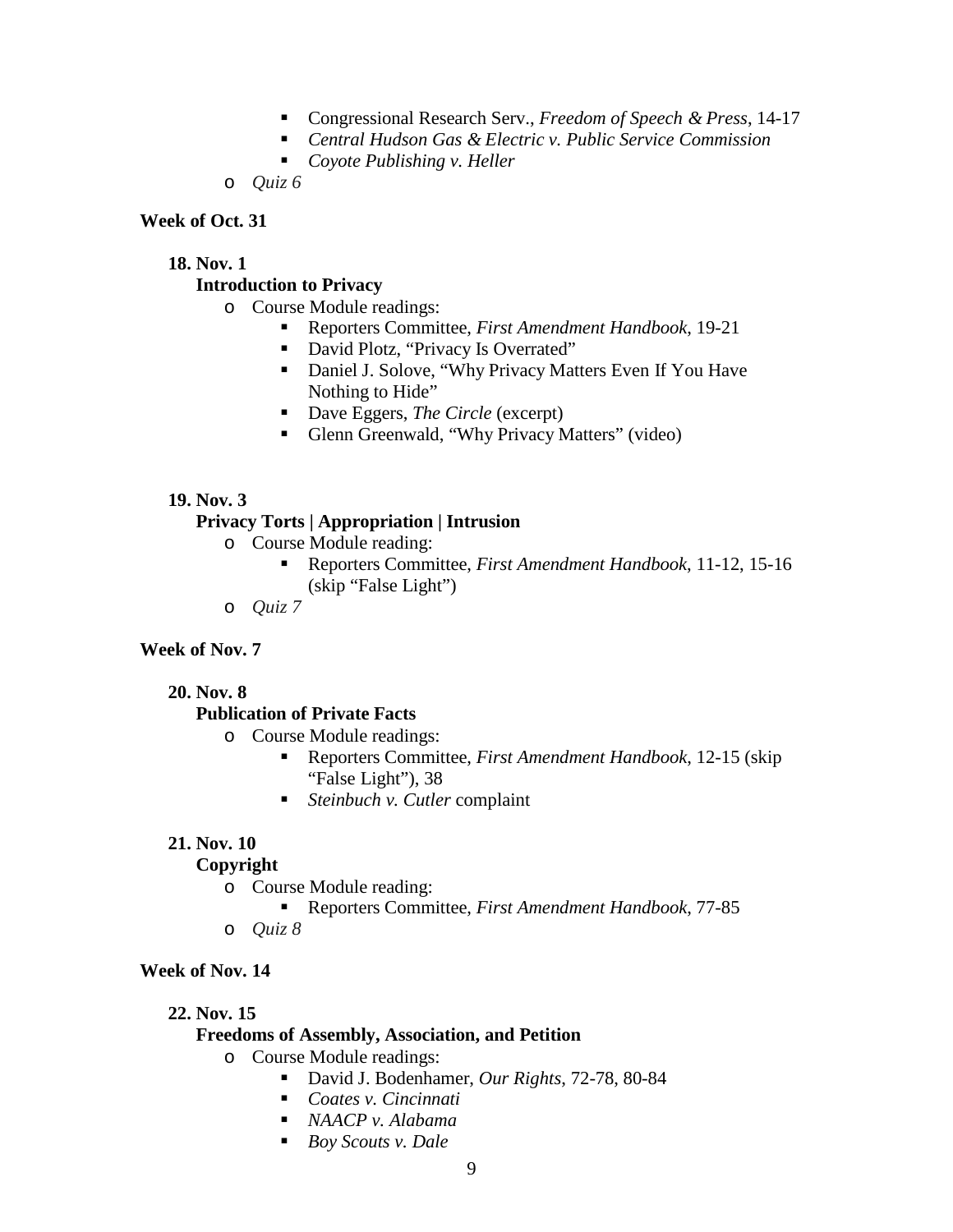#### *Continued on next page*

#### **Freedom of Information (also Nov. 15)**

- o Course Module readings:
	- Reporters Committee, *First Amendment Handbook*, 69-75
	- Stephen Bates, "Outsourcing Justice," *Washington Post*
	- ACLU, "A Primer on Nevada's Public Records Law"

#### **23. Nov. 17**

#### **Subpoenas: History and Overview**

- o Course Module readings:
	- Reporters Committee, *First Amendment Handbook*, 23-26
	- *Branzburg v. Hayes*
	- Rachel Smolkin, "Waivering"
	- **Justice Department Regulation on Subpoenaing Journalists**
	- **Justice Department Policy on Obtaining Information from Media**
	- Reporters Committee, "Nevada—Shield Law Statute"
	- Jon Ralston, "Lawyers Take Character Assassination to Court"
	- Petition, *Aspen Financial v. Eighth Judicial Court (Gentry)*
- o *Quiz 9*

## **Week of Nov. 21**

#### **24. Nov. 22**

## **Subpoenas: The Price of Disclosure and New Questions**

- o Course Module readings:
	- Reporters Committee, *First Amendment Handbook*, 26-31
	- *Cohen v. Cowles Media*
	- Nevada Press Association, "Breach of Contract"
	- Debra J. Saunders, "Josh Wolf—Blogger—Has No Press Pass"
	- "Documentary Filmmaker Wins Shield Law Ruling"
	- Josh Stearns, "Acts of Journalism"
	- Rik Scarce, "A Law to Protect Scholars"

*Nov. 24: Thanksgiving*

#### **Week of Nov. 28**

#### **25. Nov. 29**

### **Sexually Explicit Speech—Obscenity and Indecency**

- o Course Module readings:
	- Congressional Research Serv., *Freedom of Speech & Press*, 2-3, 21-23
	- *Miller v. California*
	- **Electronic Frontier Foundation, "Obscenity"**
	- Michelle Tsai, "Porn vs. Prostitution"
	- Irving Kristol, "Pornography, Obscenity, and the Case for Censorship"